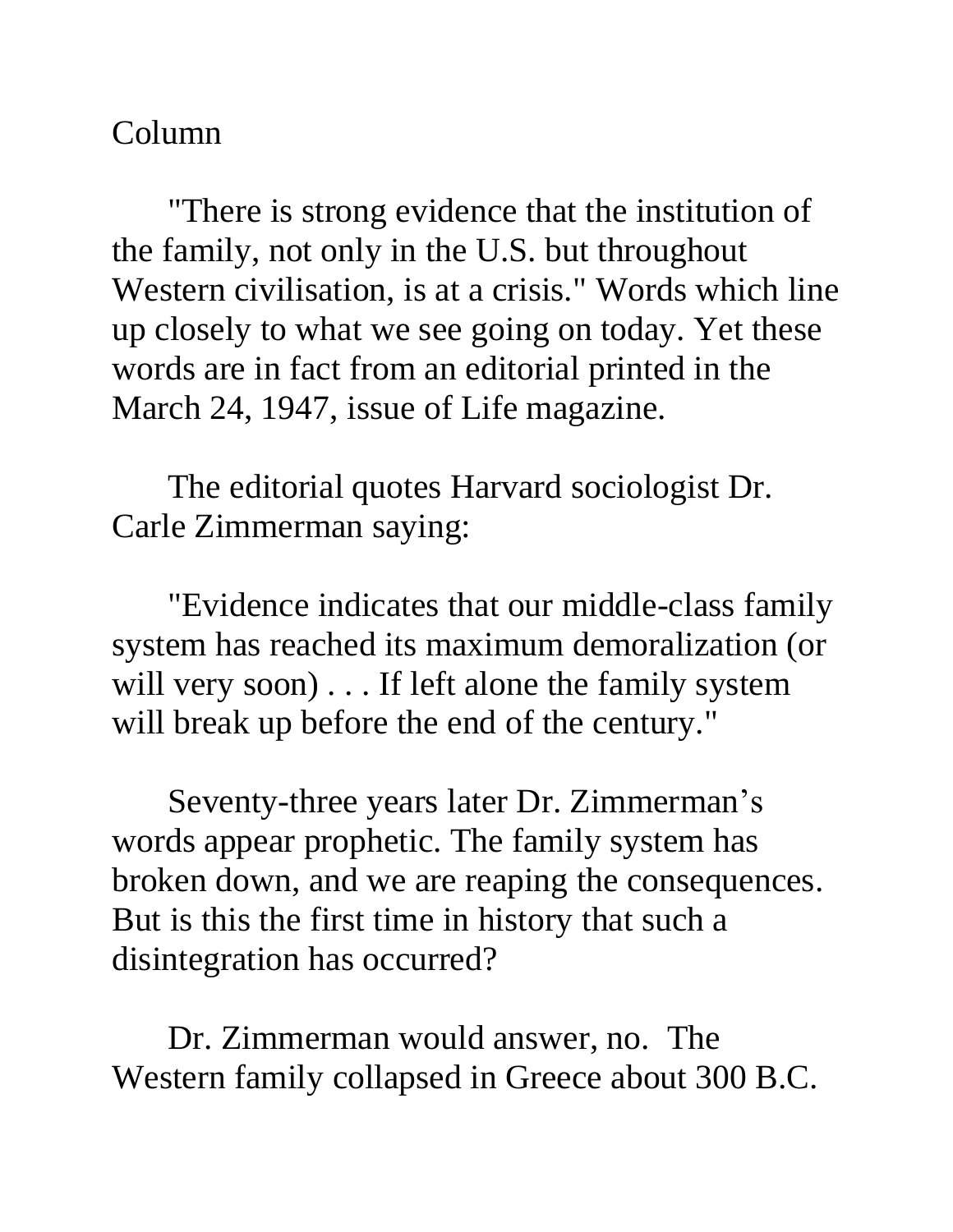and in Rome about 300 A.D. Both times the manifestations were the same: (1) almost universal corruption and disregard of the marriage agreement; (2) vanishing birth-rate; (3) denigration of parents and (4) juvenile and adult delinquency.

Dr. Zimmerman not only raised an alarm, but also explored some solutions. Certain changes in public policy, he said, *might* prove helpful, but he doubted that these changes alone would provide the final solution. Changes of this sort, after all, had been proposed by the Caesars in the last two centuries of the Roman Empire.

"They may work now. They didn't work then." More optimistically, the editorial went on to quote him saying that we have resources the pagan Romans didn't have: "The strongest foundation of Christian society and the Christian family is a Christian conscience and a Christian heart."

The sociologist's analysis still stands. The problems we face today do indeed merit the attention of those in government and public service, but something more is needed.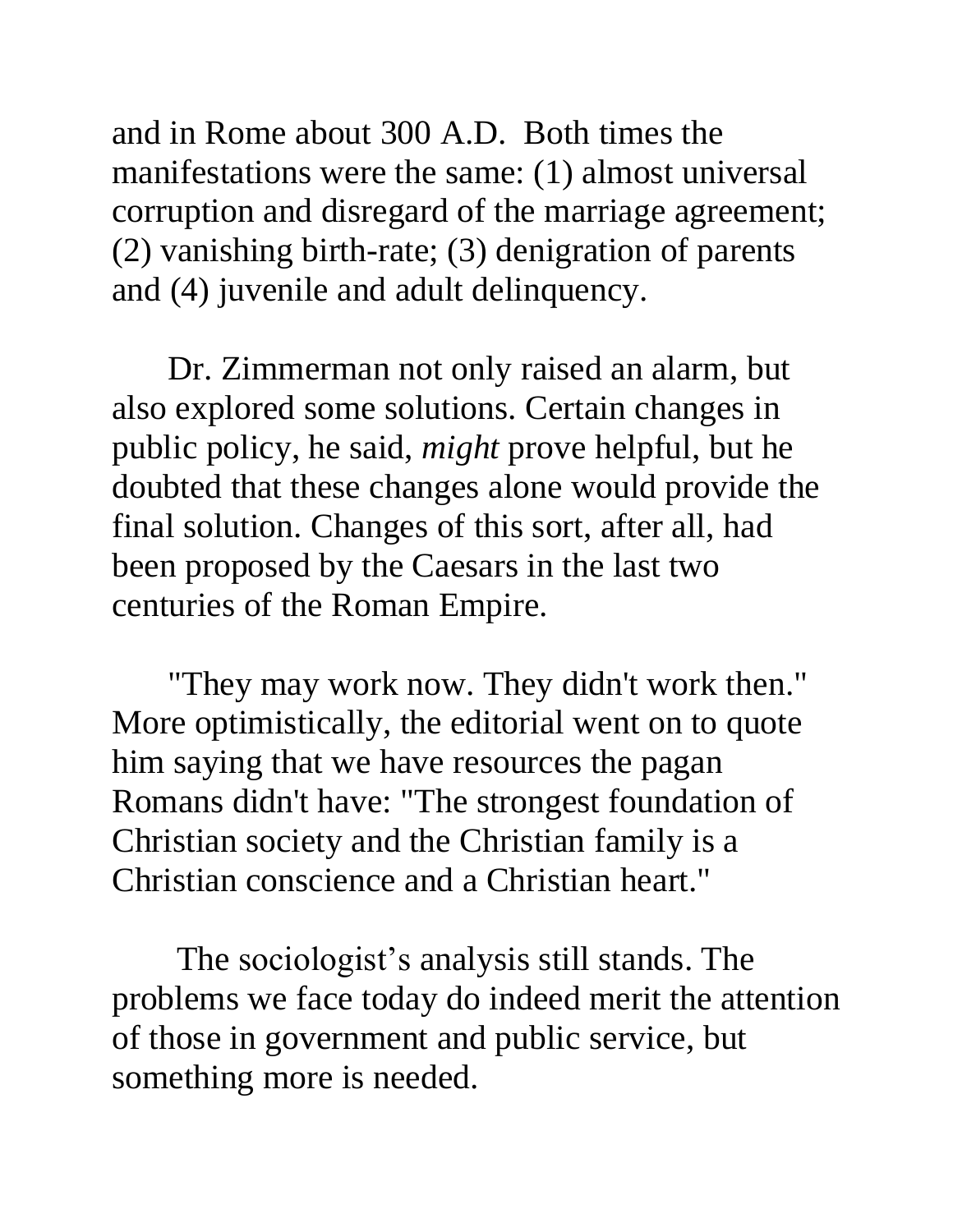Only Christ can change human hearts. Only Christ can quell human selfishness and engender self-giving love. Only Christ can turn distrust among races and classes into a harmony that works for the common good. Only Christ can turn houses where multiple people live under the same roof into homes, homes which are havens of blessing and peace. Let us at this dark hour seek our help from Him.

Long before Dr. Zimmerman and Life magazine, the Bible gave a sure-fire prescription for the ills that plague our land: "If my people, which are called by my name, shall humble themselves, and pray, and seek my face, and turn from their wicked ways; then will I hear from heaven, and will forgive their sin, and will heal their land."

*O GOD, the Father of our Lord Jesus Christ, our only Saviour, the Prince of Peace; Give us grace seriously to lay to heart the great dangers we are in by our unhappy divisions. Take away all hatred and prejudice, and whatsoever else may hinder us from godly, union and concord: that as there is but one Body and one Spirit, and one hope of our calling,*